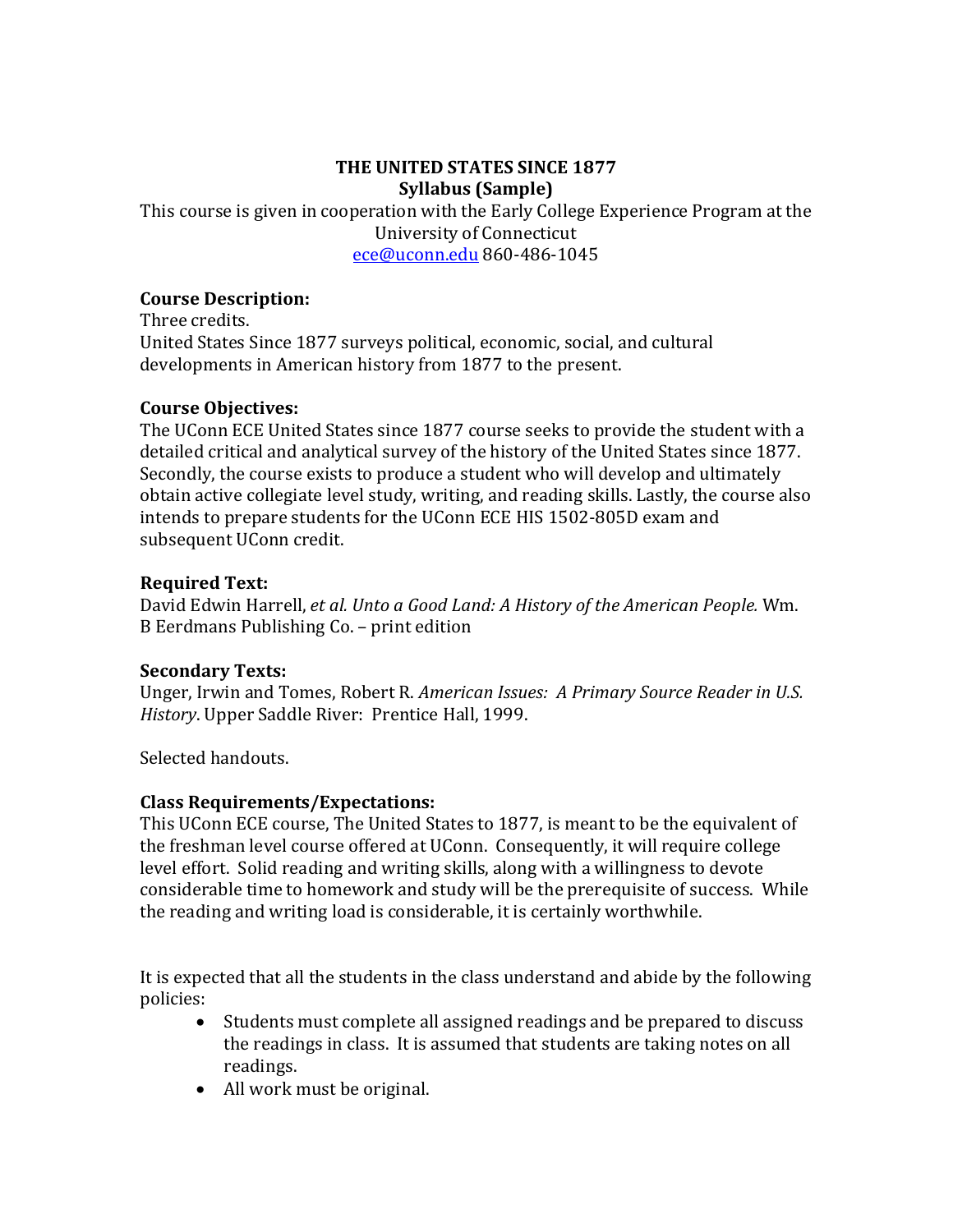- Students are expected to take notes in class.
- Students are expected to be punctual and prepared for the day's topic.
- Papers may not be handed in via e-mail, except in extreme circumstances.
- Computer related excuses for late work will not be accepted<br>• Official due dates for material will be handed out as the cour
- Official due dates for material will be handed out as the course proceeds.
- Cheating and plagiarism will result in an immediate zero for the affected coursework.
- Students who need additional help may set up a meeting to take place during school hours or immediately before or after school hours.

# **Grading Policy:**

Grades are calculated on the basis of points. Tests have a greater point value than homework. At the end of each semester, a student's grade is calculated by dividing the points earned by the total points possible. (e.g.: If a student earns 80 points out of a possible 100 pts., the score is an 80 %).

1. Participation/organization/preparation-make up approximately 5% of grade. This portion of the grade consists of your daily "readiness" for the class time, including-but not limited to-being on time for class, offering meaningful discussion and/or written work in class, being an asset to others during the class, as well as abiding by school policies such as dress code, behavior, etc.

2. Writing assignments and quizzes are approximately 45% of grade. All writing assignments must be typed and turned in at the beginning of class on the assigned due date. Deductions of one letter grade per day will be applied to late assignments. Do not email assignments unless you have problems printing your assignment and have prior approval from the teacher.

3. Tests and the final exam make up approximately 50% of grade. The final exam is a cumulative exam given by the instructor.

**\* Please note that your CHS grade and UConn grade differ. Your CHS grade is determined by CHS, your UConn course grade is determined by the grading rubric set by the University department.**

#### **Make-up Work Policy:**

According to school policy, "A student will have 1 school day for every day missed to a maximum of 5 school days to complete make-up work not given prior to absence." If a student is going to miss only a partial day, the work for this course is considered due and a zero will result if not turned in before the beginning of class.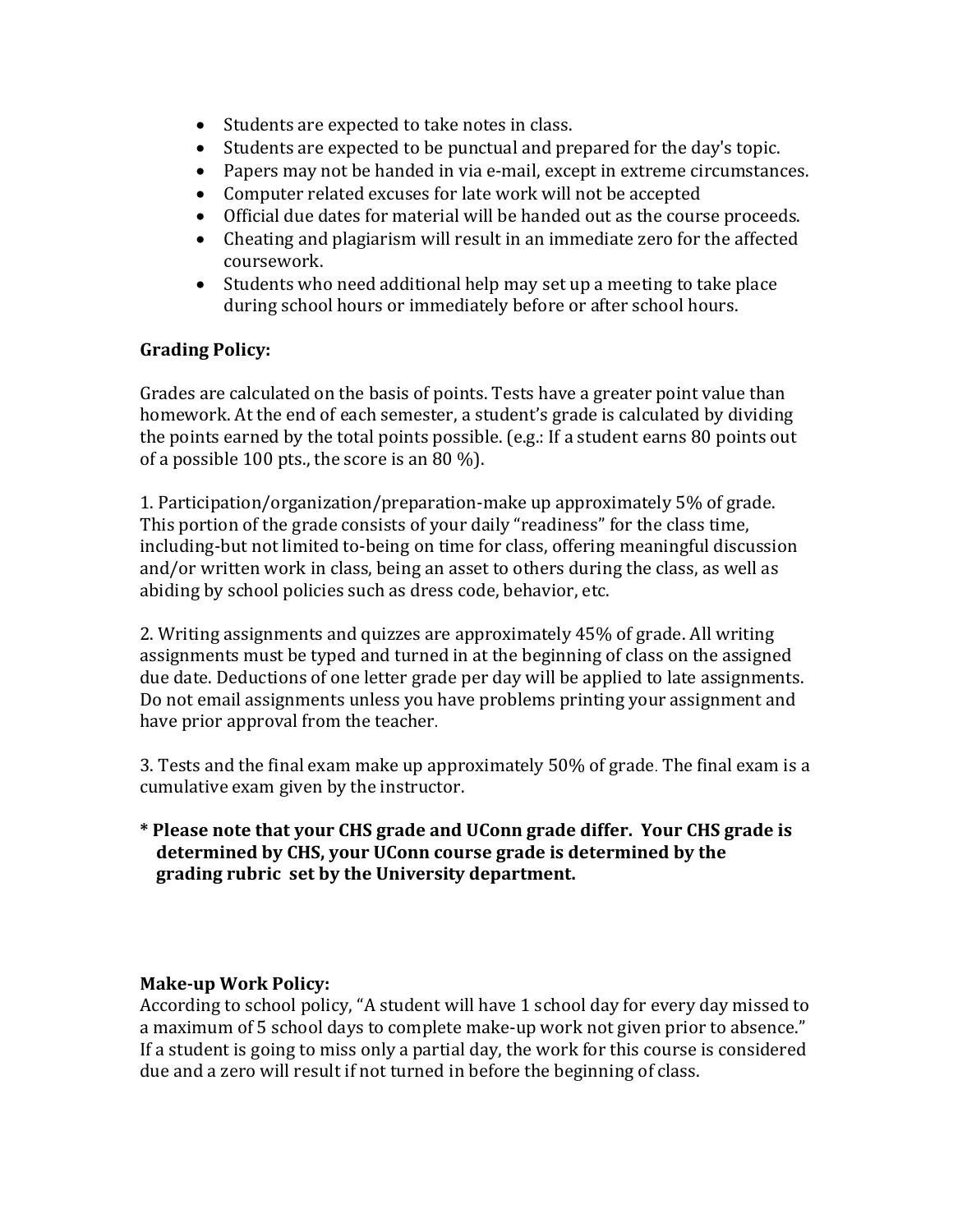#### **Course Content and Outline:**

#### **Unit 1 – Weeks 1-3**

Chapter 17: Remaking the Trans-Mississippi West

• Primary Sources Helen Hunt Jackson, from *A Century of Dishonor* (1881) Tragedy at Wounded Knee (1890)

Chapter 18: The New Industrial Order

• Primary Sources Progress and Poverty (1879) The Gilded Age (1880) Ida B.Wells-Barnett, from *Looking Backward* (1888)

## Chapter 19: Modern Industrial City 1850-1900

• Primary Sources Charles Loring Brace, "The Life of the Street Rats" (1872) How the Other Half Lives (1890) Jane Addams, Twenty Years at Hull House (1910)

## *Unit 1 Test*

## **Unit 2 – Weeks 4-5**

Chapter 20: Post-Civil War Thought and Culture

Chapter 21: The Politics of the Gilded Age

## Chapter 22: Imperialism – Expansion and Empire (1865-1900)

• Primary Sources Josiah Strong, from *Our Country* The Spanish American War (1898) William McKinley, "The Decision on the Philippines" (1900) The Boxer Rebellion (1900) Theodore Roosevelt, Third Annual Message to Congress (1903)

*Unit 2 Test*

## **Unit 3 – Weeks 6-8**

Chapter 23: The Values and Ideology of Progressivism (1900-1917)

• Primary Sources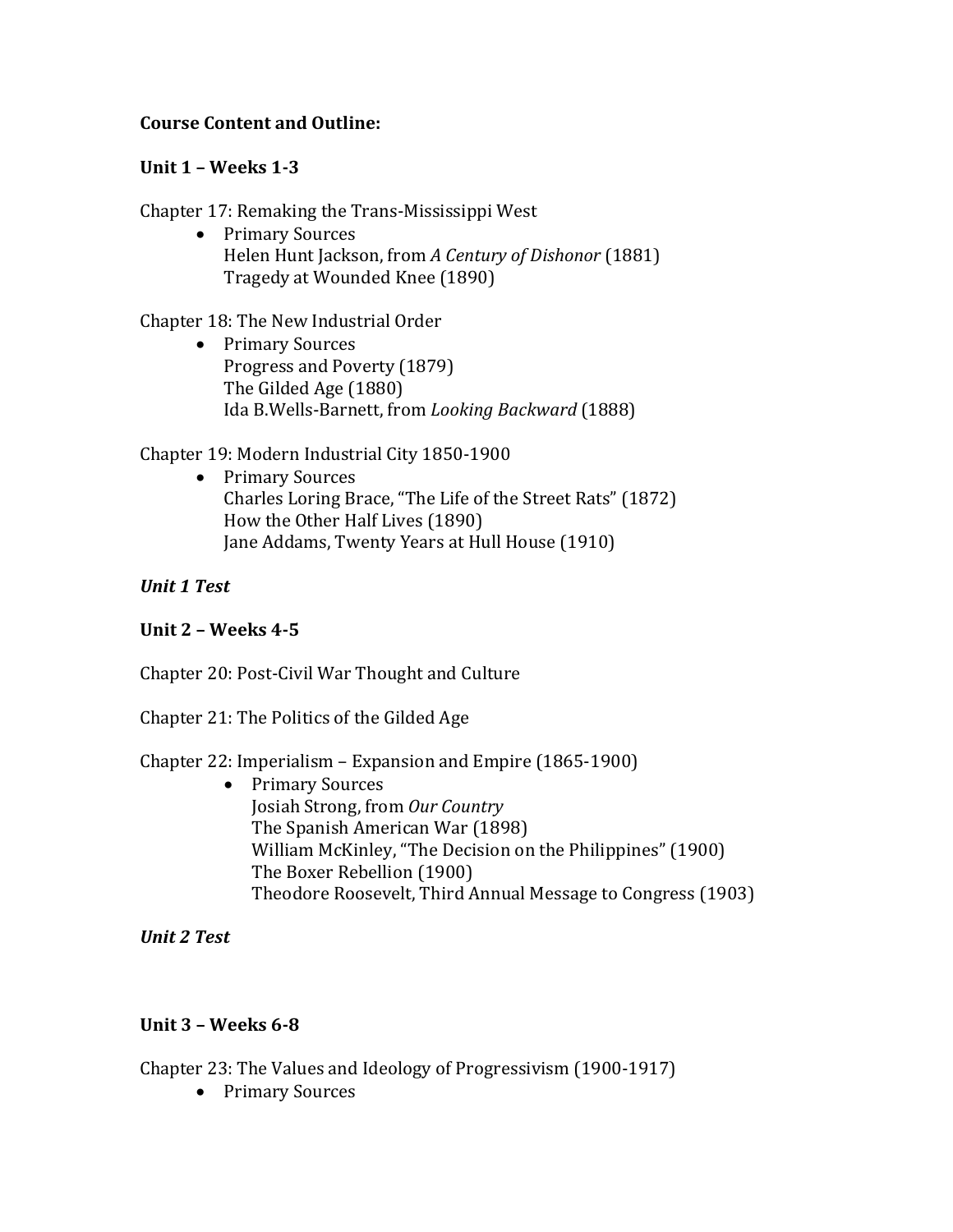Lincoln Steffans, from *The Shame of the Cities* (1904)

Chapter 24: Progressivism in American Politics1901 to WWI

• Primary Sources Eugene V. Debs, "The Outlook for Socialism in the United States" (1900) Theodore Roosevelt, from *The New Nationalism* (1910) Woodrow Wilson, from *The New Freedom* (1913)

Chapter 25: The United States in World Affairs & World War I (1900-1920)

• Primary Sources American Troops in the Trenches (1917) Eugene Kennedy, A "Doughboy" Describes the Fighting Front An Official Report Woodrow Wilson, The Fourteen Points (1918)

# *Unit 3 Test*

# **Unit 4 – Weeks 9 - 11**

Chapter 26: The Decade of the 1920s

• Primary Sources National Origins Quota Act, 1924

Chapter 27: The Great Depression and the New Deal

• Primary Sources Herbert Hoover, Speech at New York City (1932) FDR's First Inauguration Speech (1932) Share the Wealth Father Charles E. Coughlin, "A Third Party" (1936)

Chapter 28: Depression Decade – The Culture and Thought of the 1930s

*Unit 4 Test*

## **Unit 5 – Weeks 12-14**

Chapter 29: America and World War II: foreign and domestic policy issues

• Primary Sources Franklin D. Roosevelt, The Four Freedoms (1941) Franklin D. Roosevelt, Annual Message to Congress (1941)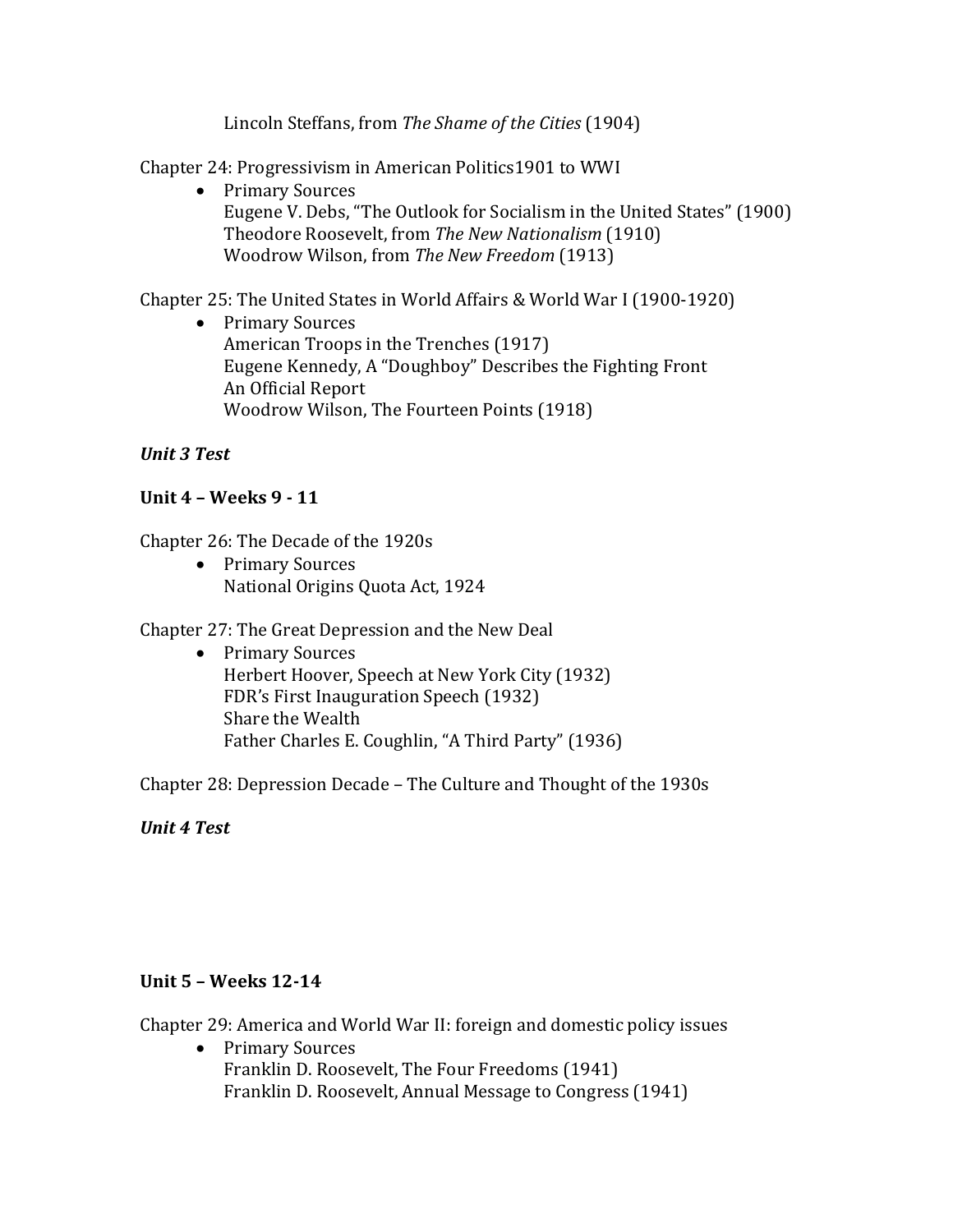Japanese Relocation Order, February 19, 1942

Chapter 30: America After World War II: Cold War in the Truman Years

• Primary Sources George F. Kennan, "Long Telegram" (1946) George Marshall, The Marshall Plan (1947) Containment (1947) Harry S. Truman, The Truman Doctrine (1947) Joseph R. McCarthy, from Speech Delivered to the Women's Club of Wheeling, West Virginia (1950)

Chapter 31: Eisenhower Republicanism and the Fifties

• Primary Sources *Brown v. Board of Education (1954)* Ladies Home Journal, "Young Mother" (1956) The Feminist Mystique

# *Unit 5 Test*

## **Unit 6 – Weeks 14-16**

Chapter 32: The Climax of Liberalism in the Sixties and Seventies

• Primary Sources The Civil Rights Act of 1964

Chapter 33: The Liberal Hour: Politics in the Sixties

• Primary Sources John F. Kennedy, Inaugural Address (1961) John F. Kennedy, Cuban Missile Crisis (1962) The Tonkin Gulf Incident (1964) Vietnamization (1969) Lyndon Johnson, The War on Poverty (1964)

Chapter 34: Politics from Nixon to Reagan

• Primary Sources House Judiciary Committee, Conclusion on Impeachment Resolution (1974) *Roe v Wade* (1973) Jimmy Carter, The "Malaise" Speech (1979)

## *Unit 6 Test*

## **Unit 7 – Weeks 17 - 18**

Chapter 35: A Turn to the Right: The Reagan and First Bush Presidencies